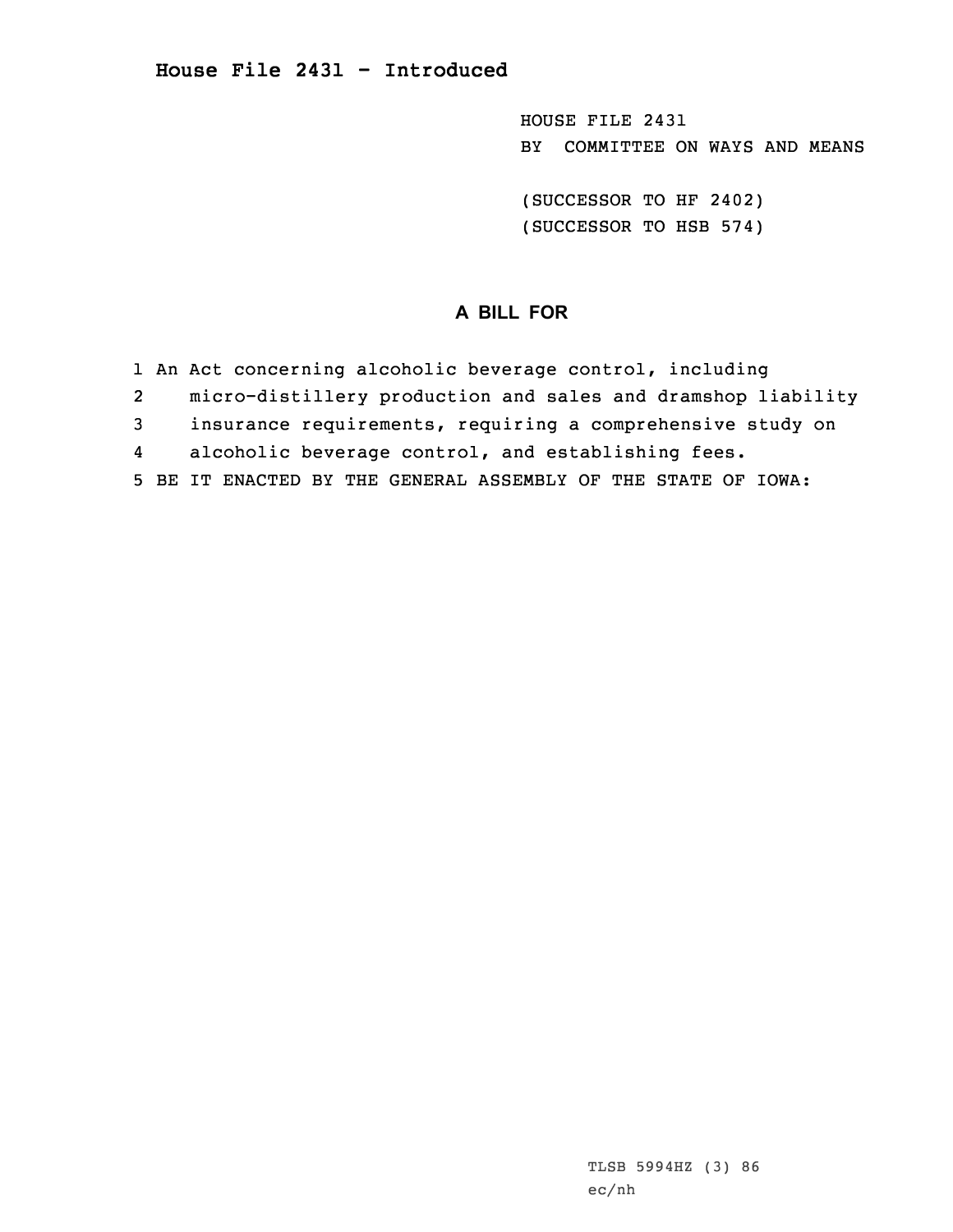1 Section 1. Section 123.3, subsection 29, Code 2016, is 2 amended to read as follows:

 29. *"Micro-distillery"* means <sup>a</sup> business with an operational still which, combining all production facilities of the 5 business, produces and manufactures less than fifty one hundred thousand proof gallons of distilled spirits on an annual basis. Sec. 2. Section 123.28, Code 2016, is amended to read as 8 follows:

9 **123.28 Restrictions on transportation.**

 It is lawful to transport, carry, or convey alcoholic liquors from the place of purchase by the division to <sup>a</sup> state warehouse or depot established by the division or from one such 13 place to another and, when so permitted by this [chapter](https://www.legis.iowa.gov/docs/code/2016/123.pdf), it is lawful for the division, <sup>a</sup> common carrier, or other person to transport, carry, or convey alcoholic liquor sold from <sup>a</sup> state warehouse, depot, or point of purchase by the state to any place to which the liquor may be lawfully delivered under this chapter. The division shall deliver alcoholic liquor purchased by class "E" liquor control licensees. Class "E" liquor control licensees may deliver alcoholic liquor purchased by class "A", "B", or "C" liquor control licensees and class "C" micro-distilled spirits permittees, and class "A", "B", or "C" liquor control licensees and class "C" micro-distilled spirits permittees may transport alcoholic liquor purchased from class "E" liquor control licensees. <sup>A</sup> common carrier or other person shall not break or open or allow to be broken or opened <sup>a</sup> container or package containing alcoholic liquor or use or drink or allow to be used or drunk any alcoholic liquor while it is being transported or conveyed, but this [section](https://www.legis.iowa.gov/docs/code/2016/123.28.pdf) does not prohibit <sup>a</sup> private person from transporting individual bottles or containers of alcoholic liquor exempted pursuant to section 123.22 and individual bottles or containers bearing the identifying mark prescribed in [section](https://www.legis.iowa.gov/docs/code/2016/123.26.pdf) 123.26 which have been opened previous to the commencement of the transportation. This section does not affect the right of <sup>a</sup> special permit

-1-

LSB 5994HZ (3) 86  $ec/nh$   $1/8$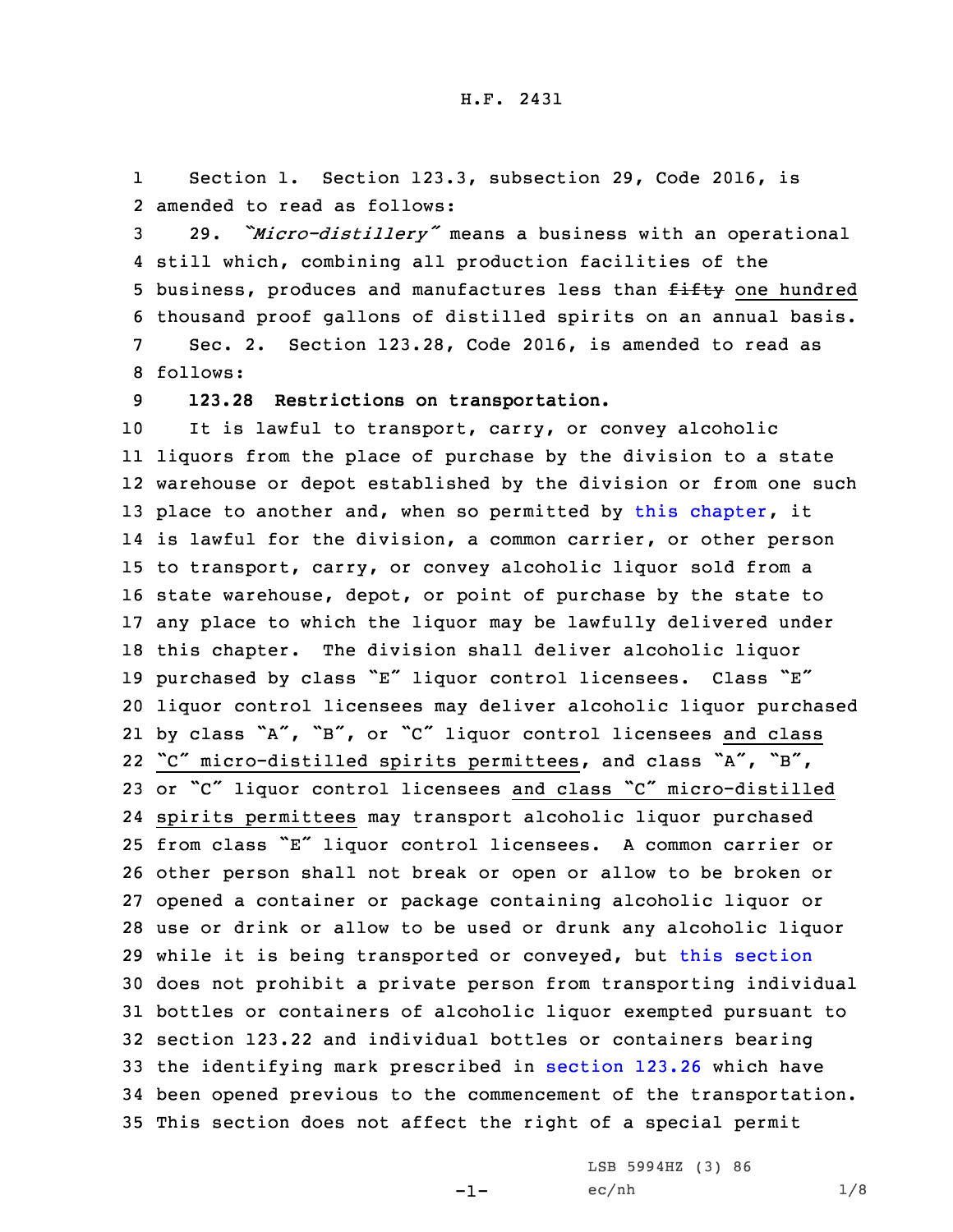1 or liquor control license holder to purchase, possess, or 2 transport alcoholic liquors subject to this [chapter](https://www.legis.iowa.gov/docs/code/2016/123.pdf).

3 Sec. 3. Section 123.32, subsection 1, Code 2016, is amended 4 to read as follows:

 1. *Filing of application.* An application for <sup>a</sup> class "A", class "B", class "C", or class "E" liquor control license, for <sup>a</sup> class "A" micro-distilled spirits permit, for <sup>a</sup> class "C" micro-distilled spirits permit, for <sup>a</sup> retail beer permit as provided in [sections](https://www.legis.iowa.gov/docs/code/2016/123.128.pdf) 123.128 and [123.129](https://www.legis.iowa.gov/docs/code/2016/123.129.pdf), or for <sup>a</sup> class "B", class "B" native, or class "C" native retail wine permit as provided in section [123.178](https://www.legis.iowa.gov/docs/code/2016/123.178.pdf), [123.178A](https://www.legis.iowa.gov/docs/code/2016/123.178A.pdf), or [123.178B](https://www.legis.iowa.gov/docs/code/2016/123.178B.pdf), accompanied by the necessary fee and bond, if required, shall be filed with the appropriate city council if the premises for which the license or permit is sought are located within the corporate limits of <sup>a</sup> city, or with the board of supervisors if the premises for which the license or permit is sought are located outside the corporate limits of <sup>a</sup> city. An application for <sup>a</sup> class "D" liquor control license and for <sup>a</sup> class "A" beer or class "A" wine permit, accompanied by the necessary fee and bond, if required, shall be submitted to the division electronically, or in <sup>a</sup> manner prescribed by the administrator, which shall proceed in the same manner as in the case of an application approved by local authorities.

24 Sec. 4. Section 123.33, Code 2016, is amended to read as 25 follows:

26 **123.33 Records.**

 Every holder of <sup>a</sup> liquor control license or <sup>a</sup> class "C" micro-distilled spirits permit shall keep <sup>a</sup> daily record, in printed or electronic format, of the gross receipts of the holder's business. The records required and the premises of the licensee or permittee shall be accessible and open to inspection pursuant to section 123.30, [subsection](https://www.legis.iowa.gov/docs/code/2016/123.30.pdf) 1, during normal business hours of the licensee or permittee.

34 Sec. 5. Section 123.43A, subsection 2, Code 2016, is amended 35 to read as follows:

 $-2-$ 

LSB 5994HZ (3) 86 ec/nh 2/8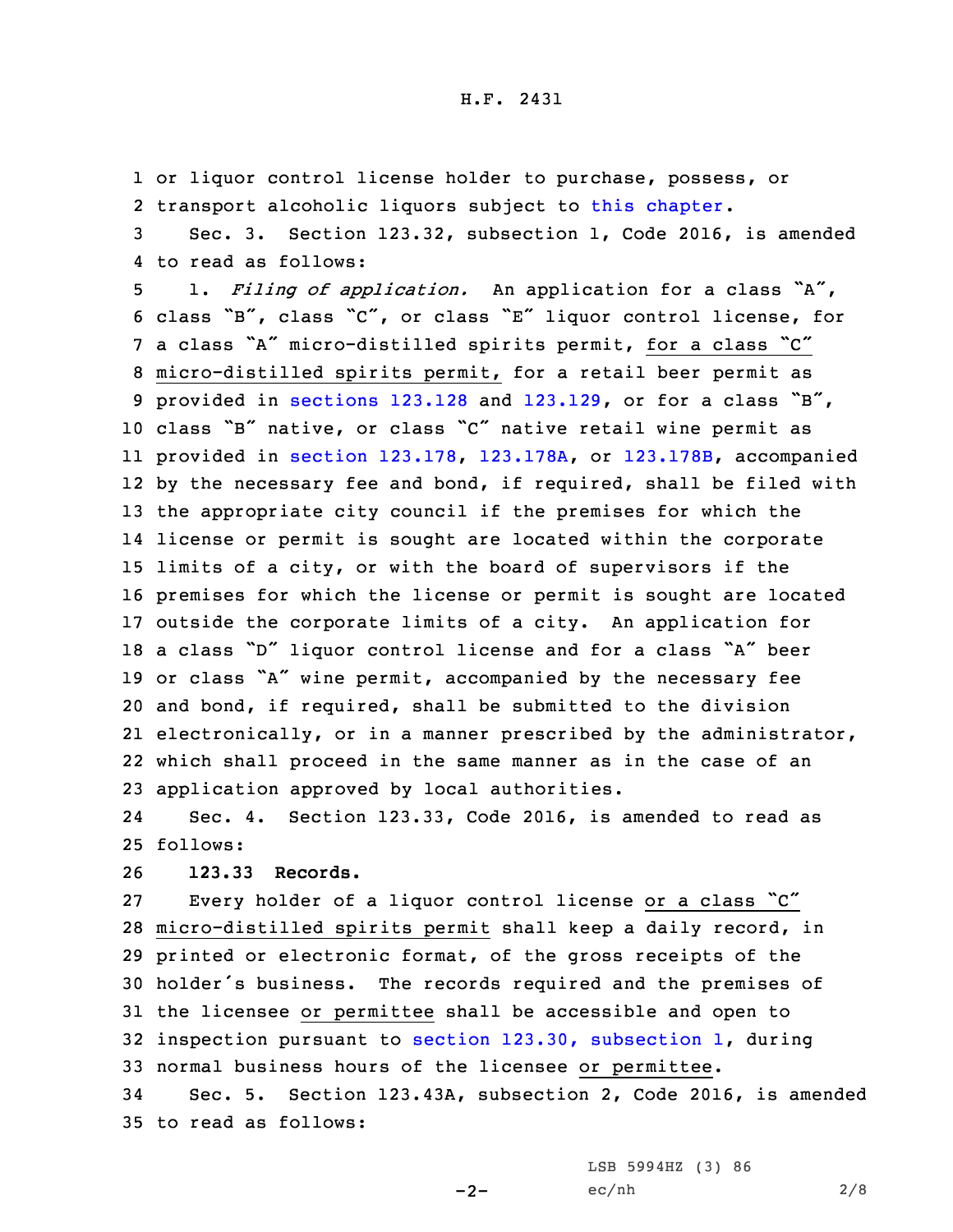12. A micro-distillery shall not sell more than one and 2 <del>one-half</del> nine liters per person per day, of micro-distilled spirits on the premises of the micro-distillery. In addition, <sup>a</sup> micro-distillery shall not directly ship micro-distilled spirits for sale at retail. The micro-distillery shall maintain records of individual purchases of micro-distilled spirits at the micro-distillery for three years.

8 Sec. 6. Section 123.43A, Code 2016, is amended by adding the 9 following new subsection:

 NEW SUBSECTION. 4A. Notwithstanding any other provision of this chapter, <sup>a</sup> person engaged in the business of manufacturing micro-distilled spirits may sell micro-distilled spirits it manufactures at retail for consumption on the premises of the manufacturing facility by applying for <sup>a</sup> class "C" micro-distilled spirits permit with the authority as provided in section 123.43B. <sup>A</sup> manufacturer of micro-distilled spirits may be granted not more than one class "C" micro-distilled spirits permit.

19 Sec. 7. Section 123.43A, subsection 6, Code 2016, is amended 20 to read as follows:

21 6. The division shall issue no more than three class "A" micro-distilled spirits permits under this [section](https://www.legis.iowa.gov/docs/code/2016/123.43A.pdf) to <sup>a</sup> person. In addition, <sup>a</sup> micro-distillery issued <sup>a</sup> permit under this section shall file with the division, on or before the fifteenth day of each calendar month, all documents filed by the micro-distillery with the alcohol and tobacco tax and trade bureau of the United States department of the treasury, including all production, storage, and processing reports. Sec. 8. Section 123.43A, subsection 7, Code 2016, is amended by striking the subsection and inserting in lieu thereof the following:

32 7. <sup>A</sup> micro-distillery may sell the micro-distilled spirits 33 it manufactures to customers outside the state.

 $-3-$ 

<sup>34</sup> Sec. 9. NEW SECTION. **123.43B Authority under class "C"** 35 **micro-distilled spirits permit.**

> LSB 5994HZ (3) 86  $ec/nh$   $3/8$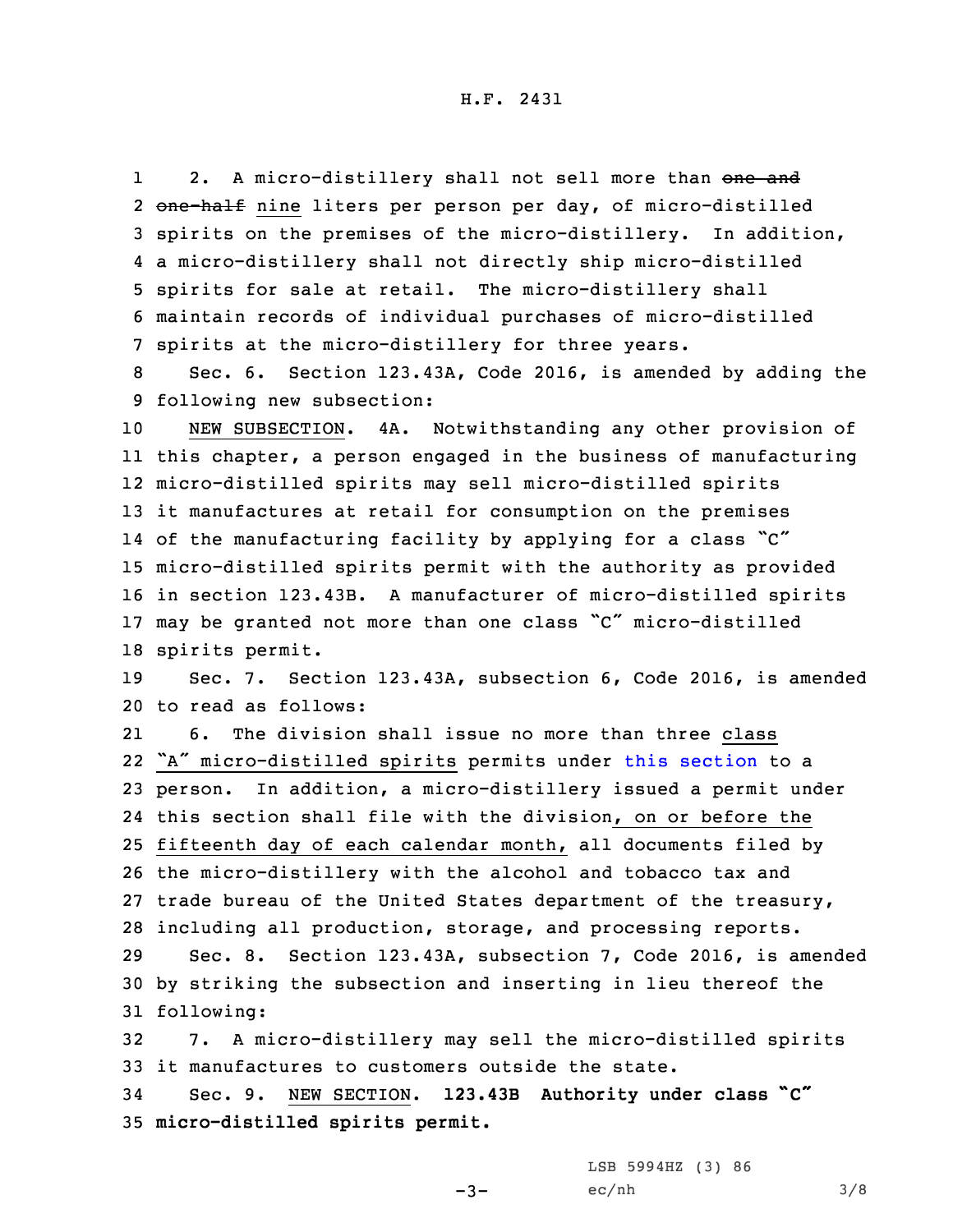1 1. <sup>A</sup> person holding <sup>a</sup> class "C" micro-distilled spirits permit for the same location for which the person holds <sup>a</sup> class "A" micro-distilled spirits permit may sell the person's micro-distilled spirits only at retail to patrons by the individual drink for consumption on the licensed premises where the spirits were manufactured.

 2. <sup>A</sup> person holding <sup>a</sup> class "C" micro-distilled spirits permit shall purchase micro-distilled spirits the person manufactures from <sup>a</sup> class "E" liquor control licensee only. 3. <sup>A</sup> class "C" micro-distilled spirits permit for <sup>a</sup>

11 micro-distillery shall be issued and renewed annually upon 12 payment of <sup>a</sup> fee of two hundred fifty dollars.

 4. <sup>A</sup> person holding <sup>a</sup> class "C" micro-distilled spirits permit may also sell and dispense micro-distilled spirits the person manufactures to patrons on Sunday for consumption on the premises between the hours of 8:00 a.m. on Sunday and 2:00 a.m. on the following Monday.

 5. Unless otherwise provided by this chapter, the provisions of this chapter applicable to liquor control licenses shall also apply to class "C" micro-distilled spirits 21 permits.

22 Sec. 10. NEW SECTION. **123.43C Class "C" micro-distilled** 23 **spirits permit —— application.**

241. Except as otherwise provided in this chapter, a class "C" 25 micro-distilled spirits permit shall be issued to <sup>a</sup> person who 26 complies with all of the following:

27 *a.* Submits electronically, or in <sup>a</sup> manner prescribed by the 28 administrator, an application for the permit and states on the 29 application under oath:

30 (1) The name and place of residence of the applicant and 31 the length of time the applicant has lived at the place of 32 residence.

33 (2) That the applicant is <sup>a</sup> citizen of the state of Iowa, 34 or if <sup>a</sup> corporation, that the applicant is authorized to do 35 business in Iowa.

 $-4-$ 

LSB 5994HZ (3) 86  $ec/nh$  4/8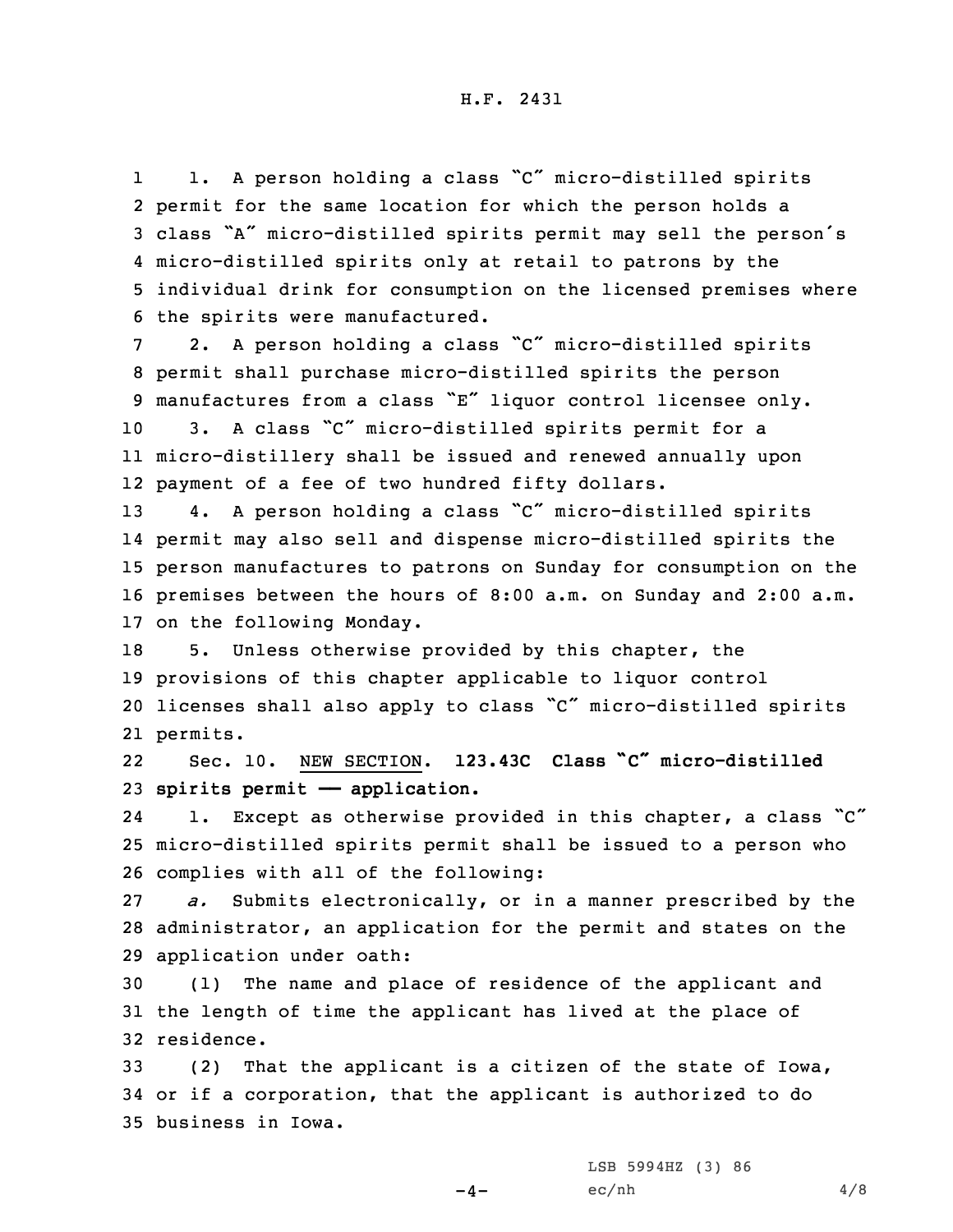1 (3) The location of the class "A" micro-distillery where the 2 applicant intends to use the permit.

3 (4) The name of the owner of the premises, and if that owner 4 is not the applicant, that the applicant is the actual lessee 5 of the premises.

6 *b.* Establishes all of the following:

7 (1) That the applicant meets the test of good moral 8 character as provided in section 123.3, subsection 34.

 (2) That the premises for which the permit is sought is and will continue to be equipped with sufficient tables and seats to accommodate twenty-five persons at one time, and in areas where such business is permitted by any valid zoning ordinance or will be so permitted on the effective date of the permit. 14 (3) That the premises where the applicant intends to operate conform to all applicable laws and health and fire regulations. (4) That the applicant is not engaged in the business of manufacturing beer.

18 *c.* Consents to inspection as required in section 123.30, 19 subsection 1.

 2. <sup>A</sup> manufacturer of micro-distilled spirits may be granted <sup>a</sup> class "C" micro-distilled spirits permit regardless of whether that manufacturer is also <sup>a</sup> manufacturer of native wine pursuant to <sup>a</sup> class "A" wine permit.

24 Sec. 11. Section 123.56, subsection 5, Code 2016, is amended 25 to read as follows:

 5. Notwithstanding any other provision of this [chapter](https://www.legis.iowa.gov/docs/code/2016/123.pdf), <sup>a</sup> person engaged in the business of manufacturing native wine may sell native wine at retail for consumption on the premises of the manufacturing facility by applying for <sup>a</sup> class "C" native wine permit as provided in section [123.178B](https://www.legis.iowa.gov/docs/code/2016/123.178B.pdf). <sup>A</sup> manufacturer of native wine may be granted not more than one class "C" native wine permit. <sup>A</sup> manufacturer of native wine may be granted <sup>a</sup> class "C" native wine permit regardless of whether that manufacturer is also <sup>a</sup> manufacturer of micro-distilled spirits pursuant to <sup>a</sup> class "A" micro-distilled spirits permit.

LSB 5994HZ (3) 86

 $-5-$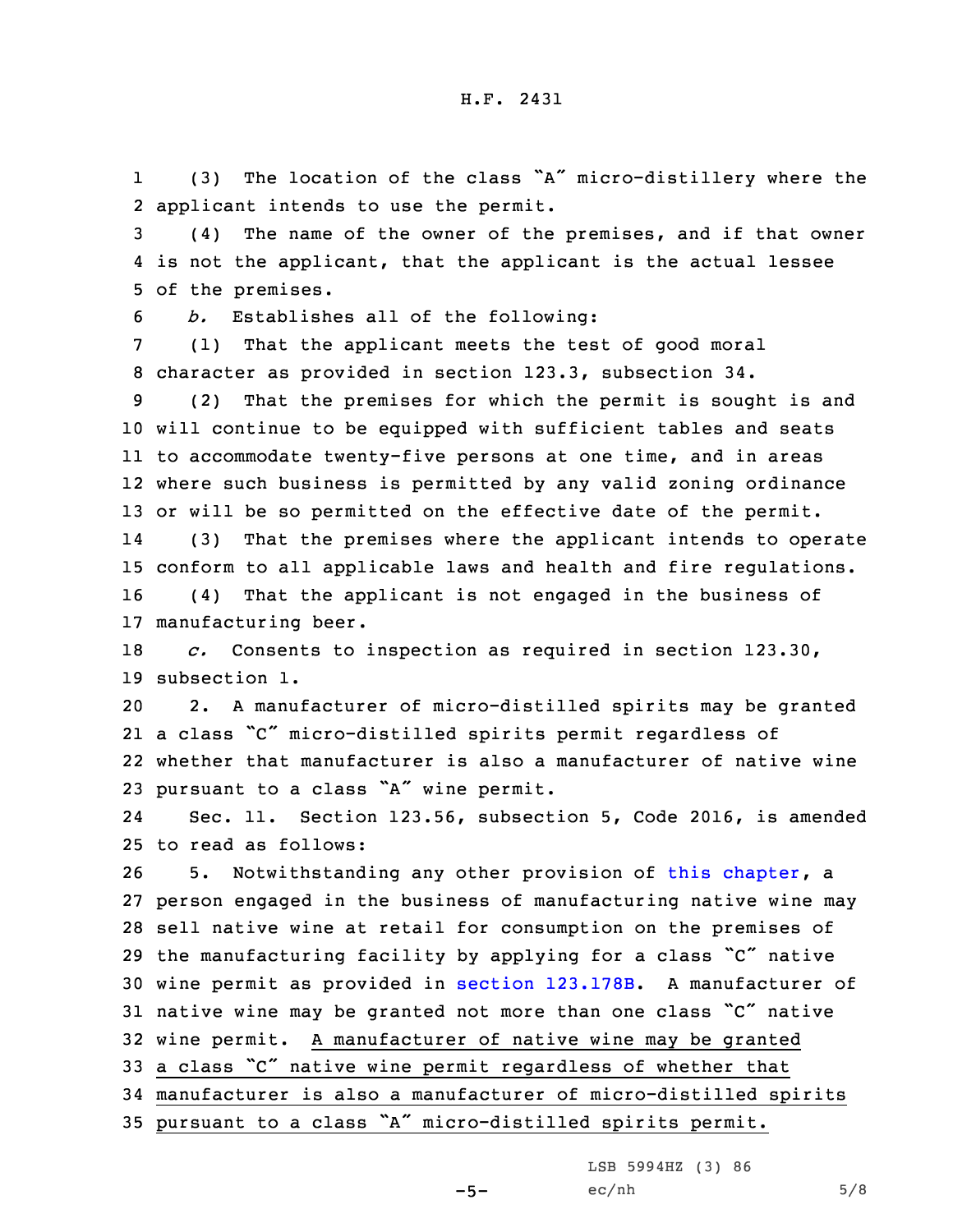1 Sec. 12. Section 123.92, subsection 2, paragraph a, Code 2 2016, is amended to read as follows:

 *a.* Every liquor control licensee, and class "B" beer permittee, class "C" native wine permittee, and class "C" micro-distilled spirits permittee, except <sup>a</sup> class "E" liquor control licensee, shall furnish proof of financial responsibility by the existence of <sup>a</sup> liability insurance policy in an amount determined by the division. If an insurer provides dramshop liability insurance at <sup>a</sup> new location to <sup>a</sup> licensee or permittee who has <sup>a</sup> positive loss experience at other locations for which such insurance is provided by the insurer, and the insurer bases premium rates at the new location on the negative loss history of the previous licensee or permittee at that location, the insurer shall examine and consider adjusting the premium for the new location not less than thirty months after the insurance is issued, based on the loss experience of the licensee or permittee at that location during that thirty-month period of time.

19 Sec. 13. ALCOHOLIC BEVERAGE CONTROL - COMPREHENSIVE STUDY. 1. The alcoholic beverages division of the department of commerce shall conduct <sup>a</sup> comprehensive study concerning alcoholic beverage control, to include consideration of the manner of properly balancing appropriate regulation of the manufacturing, distribution, and sale of alcoholic liquor, wine, and beer in this state with emerging trends in the industry.

 2. In conducting the study, the division shall consider, among any other relevant issues the division identifies for study, issues relating to the three-tiered system as it impacts the ability of manufacturers and retailers to meet changing marketplace conditions and business opportunities, the marketing of beer, wine, and alcoholic liquor manufactured in this state, and the manner of licensing and regulating liquor licensees and wine and beer permittees in this state. 3. The division shall submit an interim report on the study,

-6-

LSB 5994HZ (3) 86  $ec/nh$  6/8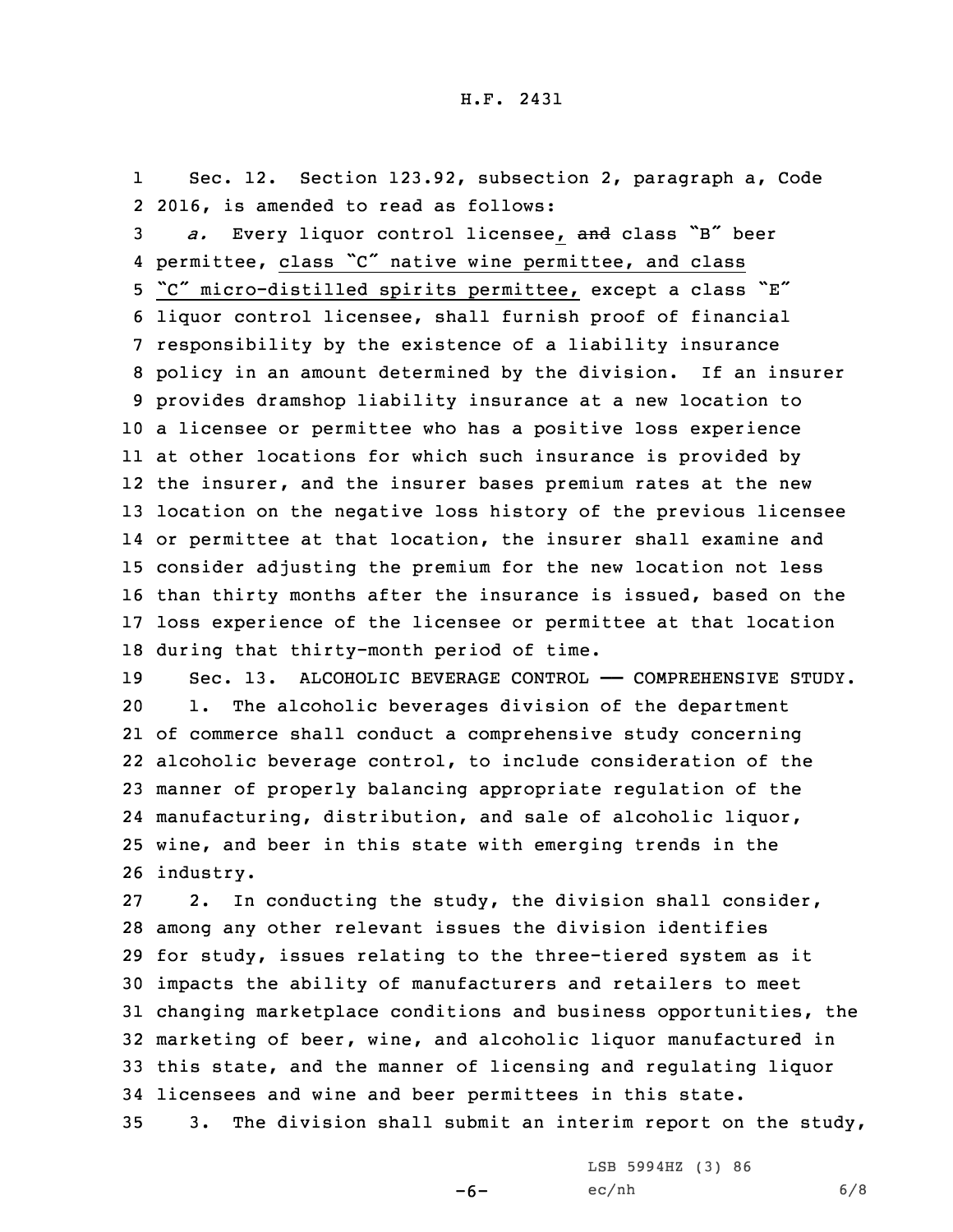## H.F. 2431

 including any findings and recommendations, to the general assembly by March 1, 2017. The division shall submit <sup>a</sup> final report on the results of the study, including any findings and recommendations, to the general assembly by January 5, 2018. EXPLANATION

6 **The inclusion of this explanation does not constitute agreement with** <sup>7</sup> **the explanation's substance by the members of the general assembly.**

 This bill concerns micro-distilleries and the authority of micro-distilleries and micro-distilled spirits manufacturers and makes dramshop liability insurance requirements applicable to certain native wine and micro-distilled spirits permittees. 12 Code section 123.3(29), concerning the definition of <sup>a</sup> micro-distillery, is amended to provide that <sup>a</sup> micro-distillery is <sup>a</sup> business that produces less than 100,000 proof gallons of distilled spirits instead of the current limit of 50,000. Code section 123.43A, providing for <sup>a</sup> class "A" micro-distilled spirits permit, is amended. The bill increases the current one and one-half liters per day limit on sales of micro-distilled spirits on the premises to nine liters per day. The bill also allows the micro-distillery to sell the spirits it manufactures to customers outside the state. The bill also allows the micro-distillery to sell the spirits it manufactures for consumption on the premises of the manufacturing facility by applying for <sup>a</sup> new class "C" micro-distilled spirits permit. The bill limits <sup>a</sup> manufacturer to no more than one of the new 26 permits.

 Code provisions governing restrictions on transportation (Code section 123.28), applications to local authorities for certain permits (Code section 123.32), and records (Code section 123.33), are made applicable to the new class "C" micro-distilled spirits permit.

 New Code section 123.43B establishes the authority for <sup>a</sup> class "C" micro-distilled spirits permit. The Code section provides that the permit shall allow the manufacturer to sell its micro-distilled spirits only at retail to patrons by the

-7-

LSB 5994HZ (3) 86 ec/nh 7/8